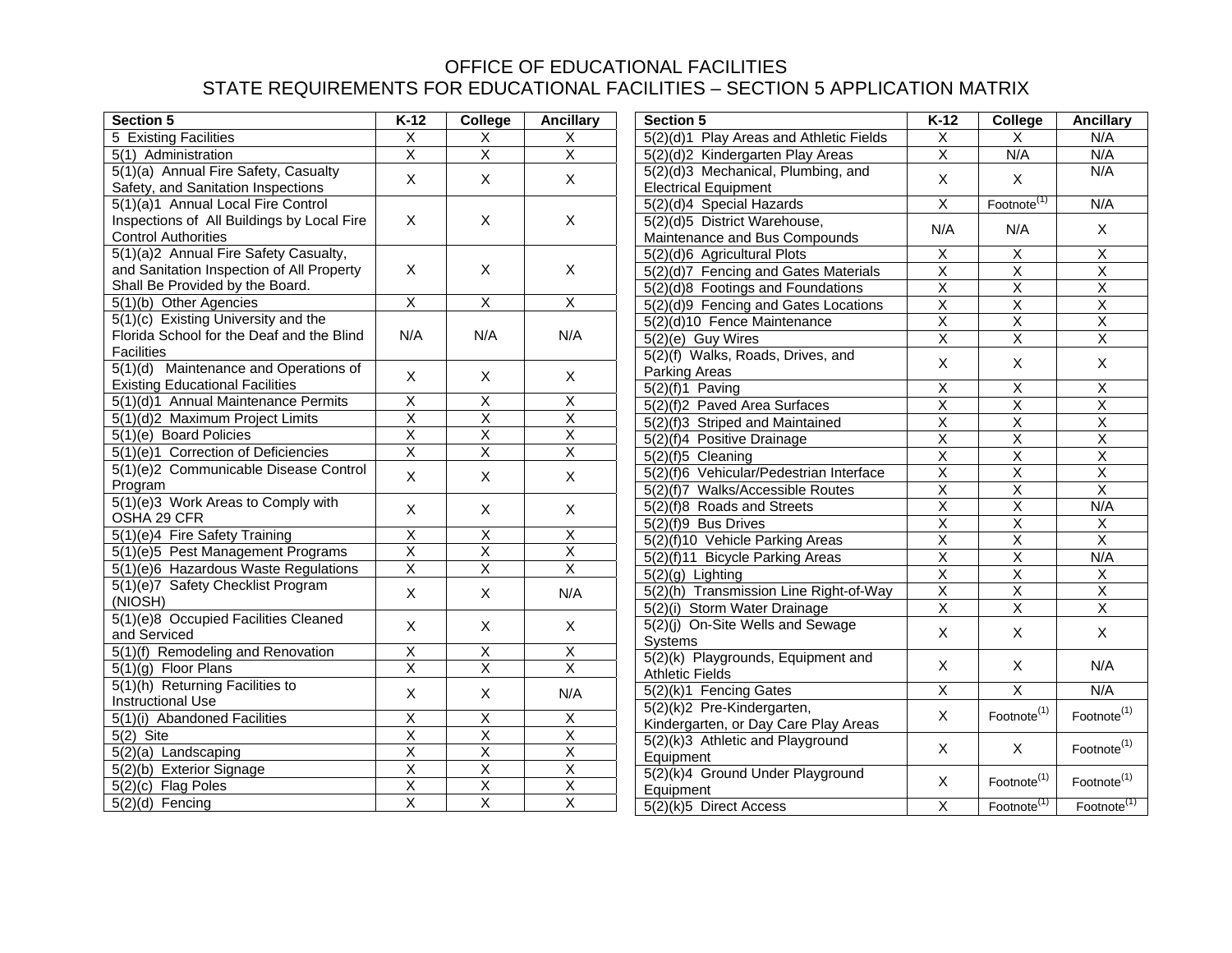| <b>Section 5</b>                        | $K-12$                  | College                 | <b>Ancillary</b><br><b>Section 5</b> |                                                              | $K-12$                                             | College                 | <b>Ancillary</b>        |
|-----------------------------------------|-------------------------|-------------------------|--------------------------------------|--------------------------------------------------------------|----------------------------------------------------|-------------------------|-------------------------|
| 5(2)(k)6 Covered Play Areas             | $\overline{\mathsf{x}}$ | Footnote <sup>(1)</sup> |                                      | Footnote <sup>(1)</sup><br>5(8)(d)2 Glazed Panels Subdivided |                                                    | X                       | $\overline{\mathsf{x}}$ |
| 5(2)(k)7 Related Facilities             | $\overline{\mathsf{X}}$ | X                       | Footnote <sup>(3)</sup>              | 5(8)(d)3 Other Interior Glazing                              | $\overline{X}$                                     | $\overline{X}$          | $\overline{\mathsf{x}}$ |
| $5(2)(k)8$ Accessibility                | $\overline{\mathsf{x}}$ | $\overline{\mathsf{x}}$ | Footnote <sup>(3)</sup>              | 5(8)(d)4 Exterior Glazing                                    | $\overline{\mathsf{x}}$                            | $\overline{\mathsf{X}}$ | $\overline{X}$          |
| 5(2)(I) On-Site Waste Burners           | $\overline{\mathsf{x}}$ | $\overline{X}$          | $\mathsf X$                          | $5(8)(e)$ Windows                                            | $\overline{\mathsf{x}}$                            | $\overline{\mathsf{X}}$ | $\overline{\mathsf{x}}$ |
| 5(3) Concrete                           | $\overline{\mathsf{x}}$ | $\overline{X}$          | $\overline{\mathsf{x}}$              | 5(9) Finishes                                                | $\overline{\mathsf{x}}$                            | $\overline{\mathsf{x}}$ | $\overline{X}$          |
| 5(3)(a) Structural Members              | $\overline{\mathsf{x}}$ | $\overline{\mathsf{x}}$ | $\overline{\mathsf{x}}$              | 5(9)(a) Interior Finish General                              | X                                                  | $\mathsf{X}$            | $\mathsf{X}$            |
| 5(3)(b) Concrete Poles and Furniture    | $\overline{\mathsf{x}}$ | $\overline{\mathsf{x}}$ | $\overline{\mathsf{x}}$              | Requirements                                                 |                                                    |                         |                         |
| 5(3)(c) Walks and Drives                | $\overline{X}$          | X                       | X                                    | 5(9)(a)1 Wall or Ceiling Finishes                            | X                                                  | X                       | X                       |
| 5(3)(d) Concrete Parking Structures     | $\overline{\mathsf{x}}$ | $\overline{\mathsf{x}}$ | $\overline{\mathsf{x}}$              | 5(9)(a)2 Interior Finishes                                   | $\overline{\mathsf{X}}$                            | X                       | $\overline{\mathsf{x}}$ |
| 5(4) Masonry                            | $\overline{\mathsf{X}}$ | $\overline{\mathsf{X}}$ | $\overline{\mathsf{X}}$              | 5(9)(b) Ceilings                                             | $\overline{\mathsf{X}}$                            | $\overline{\mathsf{X}}$ | $\overline{X}$          |
| $5(5)$ Metals                           | $\overline{\mathsf{x}}$ | $\overline{\mathsf{X}}$ | $\overline{\mathsf{x}}$              | 5(9)(b)1 Impervious Ceilings                                 | $\overline{\mathsf{x}}$                            | N/A                     | N/A                     |
| 5(5)(a) Structural Steel                | $\overline{\mathsf{x}}$ | $\overline{\mathsf{x}}$ | $\overline{\mathsf{x}}$              | 5(9)(b)2 Ceiling Free of Carpet                              | $\overline{\mathsf{x}}$                            | $\overline{X}$          | $\overline{X}$          |
| 5(5)(b) Pole and Furniture              | $\overline{\mathsf{x}}$ | $\overline{\mathsf{x}}$ | $\overline{\mathsf{x}}$              | $5(9)(c)$ Walls                                              | $\overline{\mathsf{x}}$                            | $\overline{\mathsf{x}}$ | $\overline{X}$          |
| 5(5)(c) Parking Structures              | $\overline{\mathsf{X}}$ | $\overline{\mathsf{X}}$ | $\overline{\mathsf{X}}$              | $5(9)(d)$ Floors                                             | $\overline{\mathsf{x}}$                            | $\overline{\mathsf{X}}$ | $\overline{\mathsf{x}}$ |
| $5(6)$ Wood                             | $\overline{\mathsf{X}}$ | $\overline{\mathsf{x}}$ | $\overline{\mathsf{x}}$              | 5(9)(d)1 Interior Floors (Non-Slip)                          | $\overline{X}$                                     | $\overline{X}$          | $\overline{X}$          |
| $5(6)(a)$ FRTW                          | $\overline{\mathsf{X}}$ | $\overline{\mathsf{x}}$ | $\overline{\mathsf{x}}$              | 5(9)(d)2 Interior Floors (Even and Level)                    | $\overline{\mathsf{x}}$                            | $\overline{\mathsf{x}}$ | $\overline{\mathsf{x}}$ |
| 5(6)(b) Structural Members              | $\overline{\mathsf{x}}$ | $\overline{\mathsf{X}}$ | $\overline{\mathsf{x}}$              | 5(9)(d)3 Interior and Exterior Means of                      | X                                                  | $\mathsf{X}$            | $\mathsf{X}$            |
| 5(6)(c) Handrails and Ramps             | $\overline{\mathsf{x}}$ | $\overline{\mathsf{x}}$ | $\overline{\mathsf{x}}$              | Egress                                                       |                                                    |                         |                         |
| 5(6)(d) Chemical Treatment              | $\overline{\mathsf{X}}$ | $\overline{\mathsf{x}}$ | $\overline{\mathsf{x}}$              | 5(9)(d)4 Floors (Non-Slip Impervious)                        | X<br>$\overline{X}$                                | $\overline{X}$          | X                       |
| 5(6)(e) Built-ins and Casework          | $\overline{\mathsf{X}}$ | $\overline{X}$          | $\overline{X}$                       | 5(9)(d)5 Individual Toilet Rooms                             |                                                    | $\overline{X}$          | $\overline{\mathsf{x}}$ |
| $5(6)(\overline{f})$ Wood Floors        | $\overline{X}$          | $\overline{\mathsf{X}}$ | $\overline{X}$                       | 5(9)(d)6 Sealed Concrete Floors                              |                                                    | $\overline{\mathsf{X}}$ | $\overline{\mathsf{x}}$ |
| 5(7) Insulation and Moisture Protection | $\overline{\mathsf{x}}$ | $\overline{\mathsf{x}}$ | $\overline{\mathsf{x}}$              | 5(9)(d)7 Ramps and Stairs                                    | $\overline{\mathsf{x}}$<br>$\overline{\mathsf{x}}$ | $\overline{\mathsf{X}}$ | $\overline{X}$          |
| 5(7)(a) Thermal Insulation              | $\overline{\mathsf{X}}$ | $\overline{\mathsf{X}}$ | $\overline{\mathsf{x}}$              | 5(9)(d)8 Clinics and Food Service Areas                      |                                                    | $\overline{\mathsf{X}}$ | $\overline{X}$          |
| 5(7)(b) Vapor Barriers                  | $\overline{\mathsf{x}}$ | $\overline{\mathsf{x}}$ | $\overline{\mathsf{x}}$              | 5(9)(e) Acoustics                                            | $\overline{\mathsf{x}}$                            | $\overline{\mathsf{x}}$ | N/A                     |
| $5(7)(c)$ Roofing                       | $\overline{\mathsf{x}}$ | $\overline{\mathsf{x}}$ | $\overline{\mathsf{x}}$              | 5(10) Specialties                                            | $\overline{\mathsf{X}}$                            | $\overline{X}$          | X                       |
| 5(8) Doors and Windows                  | $\overline{X}$          | $\overline{X}$          | $\overline{X}$                       | 5(10)(a) General Safety Requirements                         | $\overline{X}$                                     | $\overline{X}$          | $\overline{X}$          |
| 5(8)(a) Doors and Windows               | $\overline{X}$          | $\overline{X}$          | $\overline{X}$                       | 5(10)(a)1 Safety Lines                                       | $\overline{\mathsf{X}}$                            | $\overline{X}$          | $\overline{\mathsf{x}}$ |
| $5(8)(b)$ Doors                         | $\overline{\mathsf{x}}$ | $\overline{\mathsf{x}}$ | $\overline{\mathsf{x}}$              | 5(10)(a)2 Roofed Stairs and Balconies                        | $\overline{\mathsf{x}}$                            | $\overline{\mathsf{x}}$ | $\overline{X}$          |
| 5(8)(b)1 Doors Opening into Interior    | X                       | X                       | $\mathsf{X}$                         | 5(10)(a)3 Exterior Corridors or                              | X                                                  | $\sf X$                 | $\sf X$                 |
| Corridor                                |                         |                         |                                      | <b>Balconies</b>                                             |                                                    |                         |                         |
| 5(8)(b)2 Toilet Partition Doors         | $\overline{X}$          | X                       | X                                    | 5(10)(a)4 Space Under Stairs and                             | X                                                  | $\mathsf{X}$            | $\mathsf{X}$            |
| 5(8)(b)3 Storefronts                    | $\overline{\mathsf{x}}$ | $\overline{\mathsf{x}}$ | $\overline{\mathsf{x}}$              | Ramps                                                        |                                                    |                         |                         |
| 5(8)(c) Hardware                        | $\overline{\mathsf{x}}$ | $\overline{\mathsf{x}}$ | $\overline{X}$                       | 5(10)(a)5 Floor Elevation Difference                         | $\overline{X}$<br>$\overline{\mathsf{x}}$          | $\overline{X}$          | $\overline{\mathsf{x}}$ |
| $5(8)(c)1$ Locksets                     | $\overline{X}$          | $\overline{X}$          | N/A                                  | $5(10)(a)6$ Exit Ramps                                       |                                                    | $\overline{\mathsf{x}}$ | $\overline{\mathsf{x}}$ |
| 5(8)(c)2 Door Closers                   | $\overline{\mathsf{x}}$ | $\overline{\mathsf{x}}$ | $\overline{\mathsf{x}}$              | 5(10)(a)7 Ramps Required                                     |                                                    | $\overline{X}$          | $\overline{\mathsf{x}}$ |
| 5(8)(c)3 Manual Hold-Open Devices       | $\overline{\mathsf{x}}$ | $\overline{\mathsf{x}}$ | $\overline{\mathsf{x}}$              | $5(10)(a)8$ Handrails                                        | $\overline{X}$                                     | $\overline{X}$          | $\overline{\mathsf{x}}$ |
| 5(8)(c)4 Accessible Hardware            | $\overline{X}$          | $\overline{X}$          | $\overline{X}$                       | 5(10)(a)9 Stair Treads and Landings                          | $\overline{X}$                                     | $\overline{X}$          | $\overline{\mathsf{x}}$ |
| $5(8)(c)5$ Thresholds                   | $\overline{\mathsf{X}}$ | $\overline{\mathsf{X}}$ | $\overline{X}$                       | 5(10)(a)10 Interior Stairs, Exterior Stairs                  | X                                                  | $\mathsf{X}$            | X                       |
| $5(8)(d)$ Glazing                       | $\overline{X}$          | $\overline{\mathsf{X}}$ | $\overline{\mathsf{x}}$              | and Smoke-Proof Towers                                       |                                                    |                         |                         |
| 5(8)(d)1 Hazardous Locations            | $\overline{\mathsf{x}}$ | $\overline{X}$          | $\overline{X}$                       | 5(10)(b) Potential Hazards                                   | $\overline{\mathsf{X}}$                            | $\overline{X}$          | $\overline{X}$          |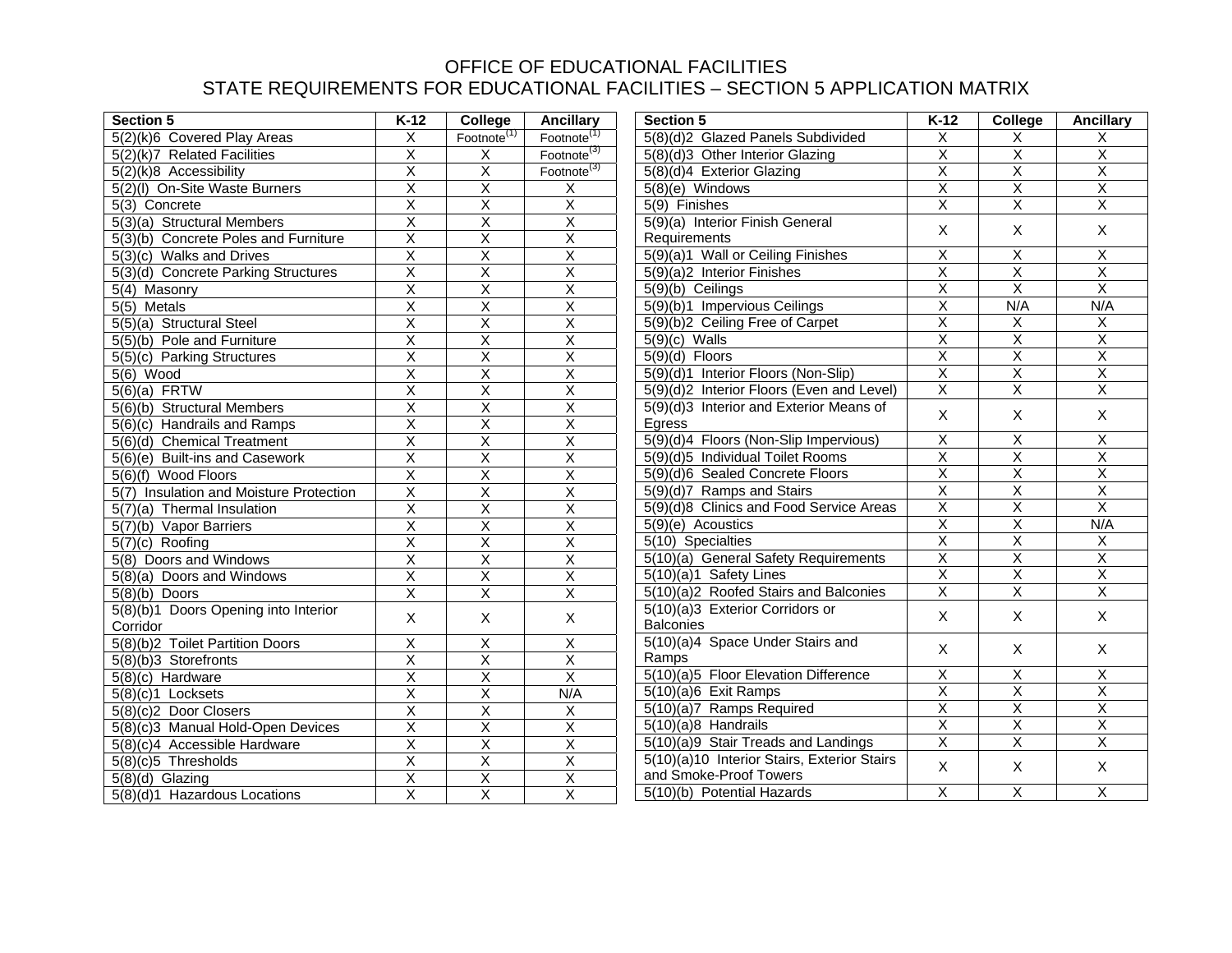| <b>Section 5</b>                           | $K-12$                  | College                   | <b>Ancillary</b>                      | <b>Section 5</b>                        | $K-12$                       | College                   | <b>Ancillary</b>                     |
|--------------------------------------------|-------------------------|---------------------------|---------------------------------------|-----------------------------------------|------------------------------|---------------------------|--------------------------------------|
| 5(10)(c) Separation of Spaces              | X                       | X                         |                                       | 5(13)(c) Assembly Occupancies (Within   |                              | X                         | N/A                                  |
| 5(10)(d) Marker Boards and Tackboards      | $\overline{\mathsf{X}}$ | $\overline{X}$            | <b>Educational Facilities)</b><br>N/A |                                         | X                            |                           |                                      |
| 5(10)(e) Toilet Partitions                 | $\overline{X}$          | $\overline{X}$            | X                                     | 5(13)(d) Auxiliary Spaces               | $\mathsf X$                  | X                         | N/A                                  |
| 5(10)(f) Toilet and Bath Accessories       | $\overline{\mathsf{X}}$ | $\overline{\mathsf{x}}$   | $\overline{\mathsf{x}}$               | 5(13)(e) Boiler Rooms                   | $\overline{\mathsf{x}}$      | $\overline{\mathsf{X}}$   | $\overline{\mathsf{x}}$              |
| 5(10)(g) Pest Control                      | $\overline{\mathsf{x}}$ | $\overline{\mathsf{x}}$   | $\overline{\mathsf{x}}$               | 5(13)(f) Child Care/Day Care Facilities | Footnote                     | Footnote <sup>(1</sup>    | Footnote <sup>(1)</sup>              |
| 5(10)(h) Interior Signage                  | $\overline{\mathsf{X}}$ | $\overline{X}$            | $\overline{\mathsf{x}}$               | 5(13)(g) Clinics (School)               | X                            | Footnote <sup>(2)</sup>   | Footnote <sup><math>(2)</math></sup> |
| 5(10)(h)1 Permanent and Interior           | X                       | $\mathsf X$               | $\boldsymbol{\mathsf{X}}$             | 5(13)(h) Clinics (Full-Service School   |                              |                           |                                      |
| Signage                                    |                         |                           |                                       | Program)                                | X                            | N/A                       | N/A                                  |
| 5(10)(h)2 Interior Signage                 | $\overline{X}$          | $\overline{\mathsf{x}}$   | $\overline{\mathsf{x}}$               | 5(13)(i) Clinics (Community Colleges)   | N/A                          | X                         | N/A                                  |
| 5(10)(h)3 Hazardous Work and Storage       | $\mathsf{X}$            | $\mathsf{X}$              | $\mathsf{X}$                          | 5(13)(j) Community Colleges             | N/A                          | $\overline{\mathsf{x}}$   | N/A                                  |
| Areas                                      |                         |                           |                                       | 5(13)(k) Energy Conservation            | $\overline{X}$               | $\overline{\mathsf{x}}$   | $\overline{X}$                       |
| 5(10)(h)4 Means of Egress, Capacity,       |                         |                           |                                       | 5(13)(I) Incinerators                   | $\overline{X}$               | $\overline{\mathsf{x}}$   | $\overline{X}$                       |
| Accessibility, Directional and Exit        | X                       | X                         | $\boldsymbol{\mathsf{X}}$             | 5(13)(m) Stadiums, Grandstands, and     | $\mathsf{X}$                 |                           | N/A                                  |
| Information                                |                         |                           |                                       | <b>Bleachers</b>                        |                              | X                         |                                      |
| 5(10)(h)5 Mounting Locations               | Χ                       | $\boldsymbol{\mathsf{X}}$ | $\overline{X}$                        | $5(13)(n)$ Kilns                        | $\overline{\mathsf{x}}$      | $\overline{\mathsf{x}}$   | N/A                                  |
| 5(10)(h)6 Internal Illumination            | X                       | X                         | $\pmb{\times}$                        | 5(13)(o) Kitchen and Food Service       |                              |                           |                                      |
| 5(10)(h)7 Wall-Mounted Signs and           | X                       | $\times$                  | X                                     | <b>Facilities</b>                       | X                            | X                         | $\boldsymbol{\mathsf{X}}$            |
| Graphics                                   |                         |                           |                                       | $5(13)(0)1$ Toilet Rooms                | $\overline{\mathsf{x}}$      | $\overline{\mathsf{X}}$   | $\overline{\mathsf{x}}$              |
| 5(10)(i) Demountable Partitions            | $\overline{X}$          | $\overline{X}$            | $\overline{X}$                        | 5(13)(o)2 Staff Toilet Room             | $\overline{\mathsf{X}}$      | $\overline{\mathsf{x}}$   | $\overline{\mathsf{x}}$              |
| 5(11) Equipment                            | $\overline{\mathsf{X}}$ | $\overline{X}$            | $\overline{\mathsf{X}}$               | $5(13)(0)3$ Sinks                       | $\overline{\mathsf{x}}$      | $\overline{\mathsf{x}}$   | $\overline{\mathsf{x}}$              |
| $5(1\overline{1})(a)$ Fire Blankets        | $\overline{\mathsf{x}}$ | $\overline{\mathsf{x}}$   | $\overline{\mathsf{x}}$               | 5(13)(o)4 Floor Drains                  | $\overline{\mathsf{X}}$      | $\overline{X}$            | $\overline{\mathsf{x}}$              |
| 5(11)(b) Vault Doors and Security          | $\pmb{\times}$          | X                         | $\mathsf X$                           | 5(13)(o)5 Floor Drain Flushing          | $\overline{X}$               | $\overline{X}$            | $\overline{\mathsf{x}}$              |
| Systems                                    |                         |                           |                                       | 5(13)(o)6 Wastewater                    | $\overline{X}$               | $\overline{X}$            | $\overline{\mathsf{x}}$              |
| 5(11)(c) Waste Compactors and              | X                       | X                         | X                                     | 5(13)(o)7 Garbage and Rubbish Rooms     | $\overline{X}$               | $\overline{X}$            | $\overline{\mathsf{X}}$              |
| <b>Destructors</b>                         |                         |                           |                                       | 5(13)(o)8 Openings to the Exterior      | $\overline{\mathsf{x}}$      | $\overline{\mathsf{x}}$   | $\overline{\mathsf{x}}$              |
| 5(11)(d) Waste Chutes and Collectors       | $\overline{X}$          | $\overline{X}$            | $\overline{X}$                        | 5(13)(o)9 Areas Where Odors Or          |                              |                           |                                      |
| 5(11)(e) Residential Appliances            | $\overline{X}$          | $\overline{\mathsf{x}}$   | $\overline{\mathsf{x}}$               | <b>Contaminants Are Generated</b>       | $\mathsf X$                  | $\boldsymbol{\mathsf{X}}$ | $\mathsf{X}$                         |
| 5(11)(f) Built-In Cabinets and Casework    | $\overline{\mathsf{x}}$ | $\overline{X}$            | $\overline{X}$                        | 5(13)(o)10 Kitchen and Food Service     | $\sf X$                      | $\times$                  | $\mathsf{X}$                         |
| 5(11)(g) Shooting Range                    | $\overline{\mathsf{x}}$ | $\overline{\mathsf{x}}$   | N/A                                   | Equipment                               |                              |                           |                                      |
| 5(12) Furnishings                          | $\overline{\mathsf{x}}$ | $\overline{\mathsf{x}}$   | $\overline{\mathsf{x}}$               | $5(13)(o)11$ Grease Traps               | $\overline{X}$               | $\mathsf X$               | $\overline{X}$                       |
| 5(12)(a) Hazardous Materials               | $\overline{X}$          | $\overline{\mathsf{x}}$   | $\overline{\mathsf{x}}$               | 5(13)(p) Laboratories and Shops         | $\overline{X}$               | $\overline{X}$            |                                      |
| 5(12)(b) Freestanding Manufactured and     | $\sf X$                 | X                         | X                                     | 5(13)(p)1 Science Room, Laboratory, or  |                              |                           | N/A                                  |
| <b>Custom Casework</b>                     |                         |                           |                                       | Shop                                    | $\mathsf{X}$                 | X                         |                                      |
| 5(12)(c) Plastic Laminate                  | $\mathsf X$             | X                         | X                                     | 5(13)(p)2 Automotive Repair Shops       | $\overline{X}$               | $\overline{\mathsf{x}}$   | $\overline{X}$                       |
| 5(12)(d) Window Coverings                  | $\overline{\mathsf{x}}$ | $\overline{\mathsf{x}}$   | $\overline{\mathsf{x}}$               | 5(13)(p)3 Working Machinery             | $\overline{\mathsf{X}}$      | $\mathsf X$               | $\overline{X}$                       |
| 5(12)(e) Floor Mats and Grates             | $\overline{\mathsf{x}}$ | $\overline{\mathsf{x}}$   | $\overline{\mathsf{x}}$               | 5(13)(p)4 Equipment Permanently         |                              |                           |                                      |
| 5(12)(f) Auditorium and Theater Seating    | $\overline{\mathsf{x}}$ | $\overline{\mathsf{x}}$   | $\overline{\mathsf{x}}$               | Mounted                                 | X                            | X                         | $\boldsymbol{\mathsf{X}}$            |
| 5(12)(g) Built-In Tables and Fixed Seating | $\overline{\mathsf{X}}$ | $\overline{\mathsf{x}}$   | $\overline{\mathsf{x}}$               | 5(13)(p)5 Safety Zone Lines             | $\overline{X}$               | $\overline{X}$            | $\overline{X}$                       |
| 5(13) Special Construction                 | $\overline{X}$          | $\overline{X}$            | $\overline{X}$                        | 5(13)(p)6 Master Control Valves or      |                              |                           |                                      |
| 5(13)(a) Accessibility Requirements        | $\overline{\mathsf{x}}$ | $\overline{\mathsf{x}}$   | $\overline{\mathsf{x}}$               | Switches                                | $\mathsf{X}$<br>$\mathsf{X}$ |                           | N/A                                  |
| 5(13)(b) Ancillary Facilities              | N/A                     | N/A                       | $\overline{\mathsf{x}}$               | 5(13)(p)7 Woodworking Areas             | $\overline{\mathsf{x}}$      | $\overline{\mathsf{x}}$   | $\overline{X}$                       |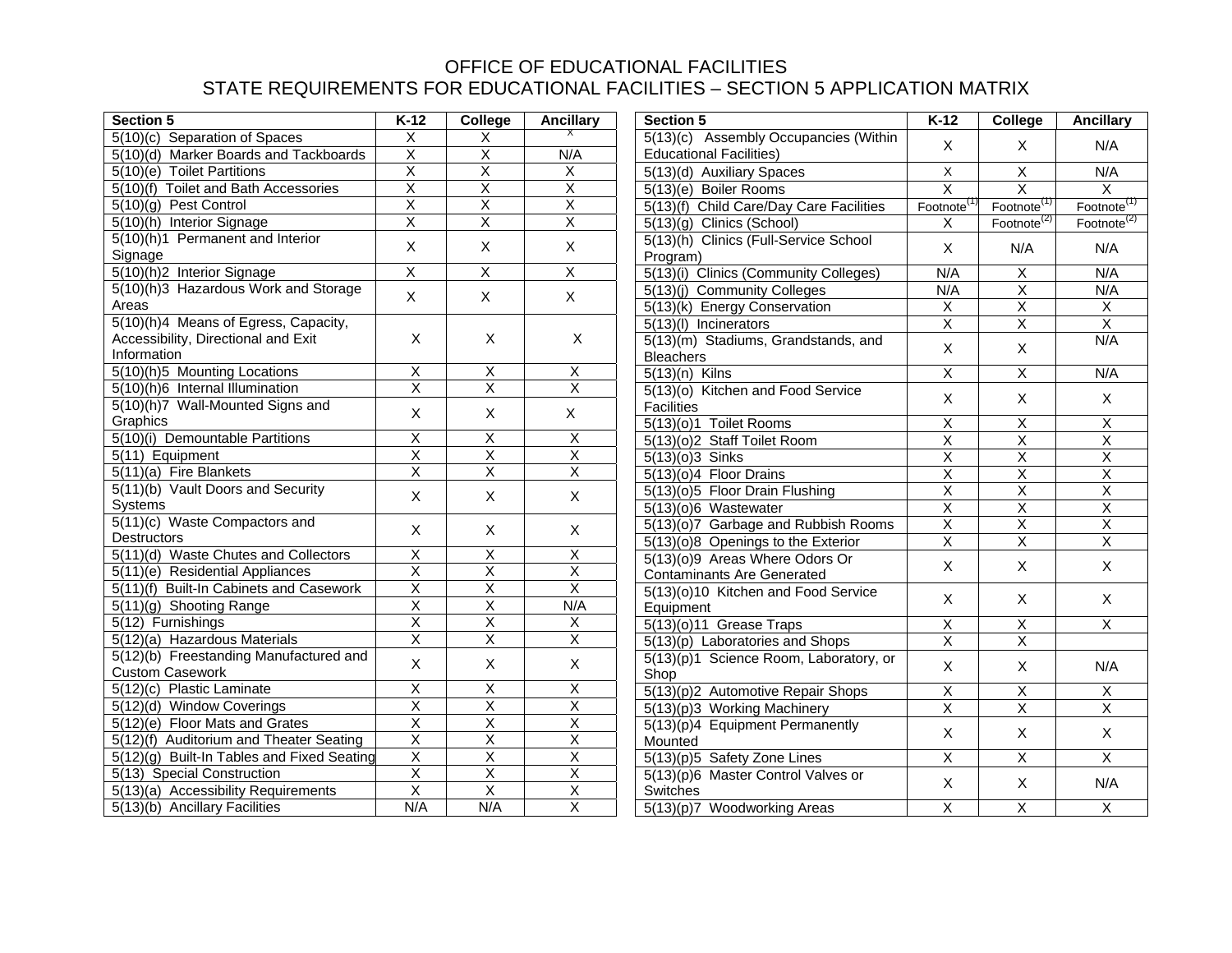| <b>Section 5</b>                         | $K-12$                  | College                 | <b>Ancillary</b>            | <b>Section 5</b>                         | $K-12$                  | College                 | <b>Ancillary</b>        |
|------------------------------------------|-------------------------|-------------------------|-----------------------------|------------------------------------------|-------------------------|-------------------------|-------------------------|
| 5(13)(p)8 Welding Shops                  | $\overline{\mathsf{x}}$ | X.                      | X<br>5(14)(b)4f Tie-downs   |                                          | X                       | X                       | X                       |
| 5(13)(p)9 Hazardous Work and Storage     | X                       | X<br>X                  |                             | 5(14)(b)5 Fire-Retardant Wood            | $\overline{\mathsf{x}}$ | $\overline{\mathsf{X}}$ |                         |
| Areas                                    |                         |                         |                             | 5(14)(b)6 Roofing/Moisture Protection    | $\overline{\mathsf{x}}$ | X                       | $\overline{X}$          |
| 5(13)(q) Library and Media Centers       | Χ                       | $\overline{X}$          | $\overline{X}$              | $5(14)(b)7$ Doors                        | $\overline{\mathsf{x}}$ | X                       | $\overline{X}$          |
| 5(13)(r) Open Plan Schools               | $\overline{\mathsf{x}}$ | $\overline{\mathsf{x}}$ | N/A                         | $5(14)(b)8$ Platform                     | $\overline{\mathsf{x}}$ | $\overline{\mathsf{x}}$ | $\overline{\mathsf{x}}$ |
| 5(13)(s) Performing Arts Theaters and    | X                       | X                       | X                           | 5(14)(b)9 Operable Windows               | $\overline{\mathsf{x}}$ | N/A                     | N/A                     |
| Auditoriums (Serving the Public)         |                         |                         |                             | $5(14)(b)10$ Finishes                    | $\overline{\mathsf{X}}$ | $\overline{\mathsf{x}}$ | N/A                     |
| $5(13)(t)$ Pools                         | $\overline{\mathsf{X}}$ | $\overline{X}$          | N/A                         | 5(14)(b)10a Toilet Rooms                 | $\overline{\mathsf{x}}$ | $\overline{X}$          | N/A                     |
| 5(13)(u) Shade/Greenhouses               | $\overline{\mathsf{x}}$ | $\overline{\mathsf{x}}$ | N/A                         | 5(14)(b)10b Classrooms                   | $\overline{\mathsf{x}}$ | $\overline{\mathsf{x}}$ | N/A                     |
| $\overline{5(13)}(v)$ Stages             | $\overline{\mathsf{X}}$ | $\overline{\mathsf{x}}$ | $\overline{X}$              | 5(14)(b)10c Time-Out                     | $\overline{\mathsf{x}}$ | Footnote <sup>(3)</sup> | Footnote <sup>(3)</sup> |
| $5(13)(w)$ Storage                       | $\overline{X}$          | $\overline{\mathsf{x}}$ | $\overline{\mathsf{x}}$     | 5(14)(b)11 Child Care/TAP                | $\overline{\mathsf{x}}$ | Footnote $^{(3)}$       | Footnote <sup>(3)</sup> |
| $5(13)(x)$ Time-Out Rooms                | $\overline{\mathsf{x}}$ | Footnote <sup>(3)</sup> | $\overline{Footnote}^{(3)}$ | 5(14)(b)12 HVAC                          | $\overline{X}$          | Χ                       | $\overline{\mathsf{x}}$ |
| 5(13)(y) Walk-In Coolers and Freezers    | $\overline{\mathsf{x}}$ | Χ                       | X                           | 5(14)(b)13 Plumbing                      | $\overline{X}$          | $\overline{X}$          | $\overline{\mathsf{x}}$ |
| 5(14) Relocatable Buildings              | $\overline{\mathsf{x}}$ | $\overline{\mathsf{x}}$ | $\overline{\mathsf{X}}$     | 5(14)(b)14 Electrical                    | $\overline{\mathsf{x}}$ | $\overline{\mathsf{x}}$ | $\overline{\mathsf{x}}$ |
| 5(14)(a) Annual Inspection of Existing   | X                       | X                       | X                           | 5(14)(b)14a Illumination                 | $\overline{\mathsf{x}}$ | $\overline{\mathsf{x}}$ | $\overline{\mathsf{x}}$ |
| <b>Property Required</b>                 |                         |                         |                             | 5(14)(b)14b Technology                   | $\overline{X}$          | N/A                     | N/A                     |
| 5(14)(a)1 Board Provided Inspections of  | X                       | X                       | X                           | 5(14)(b)15 Fire Safety Systems           | $\overline{X}$          | $\mathsf X$             | $\overline{\mathsf{x}}$ |
| Relocatables                             |                         |                         |                             | 5(14)(b)16 Moving Relocatables           | $\overline{\mathsf{X}}$ | $\overline{X}$          | $\overline{\mathsf{x}}$ |
| 5(14)(a)2 Inventory/Date of Construction | $\overline{X}$          | $\overline{X}$          | $\overline{X}$              | 5(14)(b)17 Abandoned or Warehoused       |                         |                         |                         |
| 5(14)(a)3 Inspection Report              | $\overline{\mathsf{x}}$ | $\overline{\mathsf{x}}$ | $\overline{\mathsf{x}}$     | <b>Relocatable Facilities</b>            | X                       | X                       | X                       |
| 5(14)(b) Standards for Existing          |                         |                         |                             | 5(15) Conveying Systems                  | $\overline{X}$          | $\overline{X}$          | $\overline{X}$          |
| "Satisfactory" Relocatable Classroom     | X                       | X                       | N/A                         | $5(15)(a)$ Elevators                     | $\overline{\mathsf{x}}$ | $\overline{\mathsf{x}}$ | $\overline{\mathsf{x}}$ |
| <b>Buildings</b>                         |                         |                         |                             | 5(15)(b) Dumbwaiters                     | $\overline{\mathsf{X}}$ | $\overline{\mathsf{x}}$ | $\overline{\mathsf{x}}$ |
| 5(14)(b)1 Construction Type              | $\overline{\mathsf{x}}$ | $\overline{X}$          | N/A                         | 5(15)(c) Vertical Platform Lifts and     |                         |                         |                         |
| 5(14)(b)1a Non-combustible               | $\overline{\mathsf{x}}$ | $\overline{\mathsf{X}}$ | N/A                         | Inclined Wheelchair Lifts                | X                       | X                       | X                       |
| 5(14)(b)1b Wood Frame                    | $\overline{X}$          | $\overline{X}$          | N/A                         | 5(15)(d) Vehicle Lifts                   | X                       | Χ                       | $\overline{X}$          |
| 5(14)(b)2 Accessibility                  | $\overline{\mathsf{x}}$ | $\overline{\mathsf{x}}$ | $\overline{X}$              | 5(16) Mechanical                         | Χ                       | $\mathsf X$             | $\overline{X}$          |
| 5(14)(b)3 Sites/Master Plan              | $\overline{\mathsf{x}}$ | $\overline{\mathsf{x}}$ | N/A                         | 5(16)(a) Ventilation                     | $\overline{\mathsf{x}}$ | $\overline{\mathsf{x}}$ | $\overline{\mathsf{x}}$ |
| 5(14)(b)3a Covered Walks                 | $\overline{\mathsf{x}}$ | N/A                     | N/A                         | 5(16)(a)1 Windows, Louvers, Or Other     |                         |                         |                         |
| 5(14)(b)3b Separation of Units           | $\overline{\mathsf{x}}$ | Χ                       | $\mathsf X$                 | Openings                                 | $\mathsf{X}$            | X                       | $\mathsf{X}$            |
| 5(14)(b)3c Clusters of Relocatables      | $\overline{X}$          | $\overline{\mathsf{x}}$ | $\overline{\mathsf{x}}$     | 5(16)(a)2 Mechanical Ventilation Systems | $\overline{\mathsf{x}}$ | $\overline{X}$          | $\overline{\mathsf{x}}$ |
| 5(14)(b)3d Minimum Setbacks              | $\overline{\mathsf{x}}$ | $\overline{\mathsf{x}}$ | $\overline{\mathsf{X}}$     | 5(16)(a)3 HVAC System                    | $\overline{\mathsf{X}}$ | $\overline{\mathsf{x}}$ | $\overline{\mathsf{x}}$ |
| 5(14)(b)3e Floodplain                    | $\overline{\mathsf{x}}$ | $\overline{\mathsf{x}}$ | $\overline{\mathsf{x}}$     | 5(16)(a)4 Exhaust Systems                | $\overline{\mathsf{x}}$ | $\overline{\mathsf{x}}$ | $\overline{\mathsf{x}}$ |
| 5(14)(b)4 Structure                      | $\overline{X}$          | $\overline{X}$          | $\overline{X}$              | 5(16)(a)5 Science Laboratory             | $\overline{\mathsf{x}}$ | $\overline{X}$          | N/A                     |
| 5(14)(b)4a Wind Uplift                   | $\overline{\mathsf{x}}$ | $\overline{\mathsf{x}}$ | $\overline{\mathsf{x}}$     | 5(16)(a)6 Building Service Equipment     | $\overline{\mathsf{x}}$ | $\overline{\mathsf{x}}$ | $\overline{X}$          |
| 5(14)(b)4b Connections and               | $\mathsf X$             | X                       | X                           | 5(16)(a)7 Cooling Towers                 | $\overline{X}$          | $\overline{X}$          | $\overline{\mathsf{X}}$ |
| Reconnections                            |                         |                         |                             | 5(16)(a)8 Walkway and Building Roofs     | $\overline{\mathsf{X}}$ | $\overline{\mathsf{x}}$ | $\overline{\mathsf{x}}$ |
| 5(14)(b)4c Foundations                   | $\overline{\mathsf{X}}$ | $\overline{X}$          | $\overline{\mathsf{X}}$     | 5(16)(a)9 Energy Conservation Devices    | $\overline{X}$          | $\overline{X}$          | $\overline{\mathsf{x}}$ |
| 5(14)(b)4d Foundation Standards for New  | $\mathsf X$             | X                       | $\pmb{\times}$              | $5(16)(a)10$ Exhaust                     | $\overline{\mathsf{x}}$ | $\overline{\mathsf{x}}$ | $\overline{\mathsf{x}}$ |
| <b>Construction Apply When Moved</b>     |                         |                         |                             | $5(16)(b)$ Plumbing                      | $\overline{\mathsf{x}}$ | $\overline{\mathsf{x}}$ | $\overline{\mathsf{x}}$ |
| $5(14)(b)4e$ Inspection                  | $\overline{\mathsf{x}}$ | $\overline{X}$          | $\overline{\mathsf{x}}$     |                                          |                         |                         |                         |